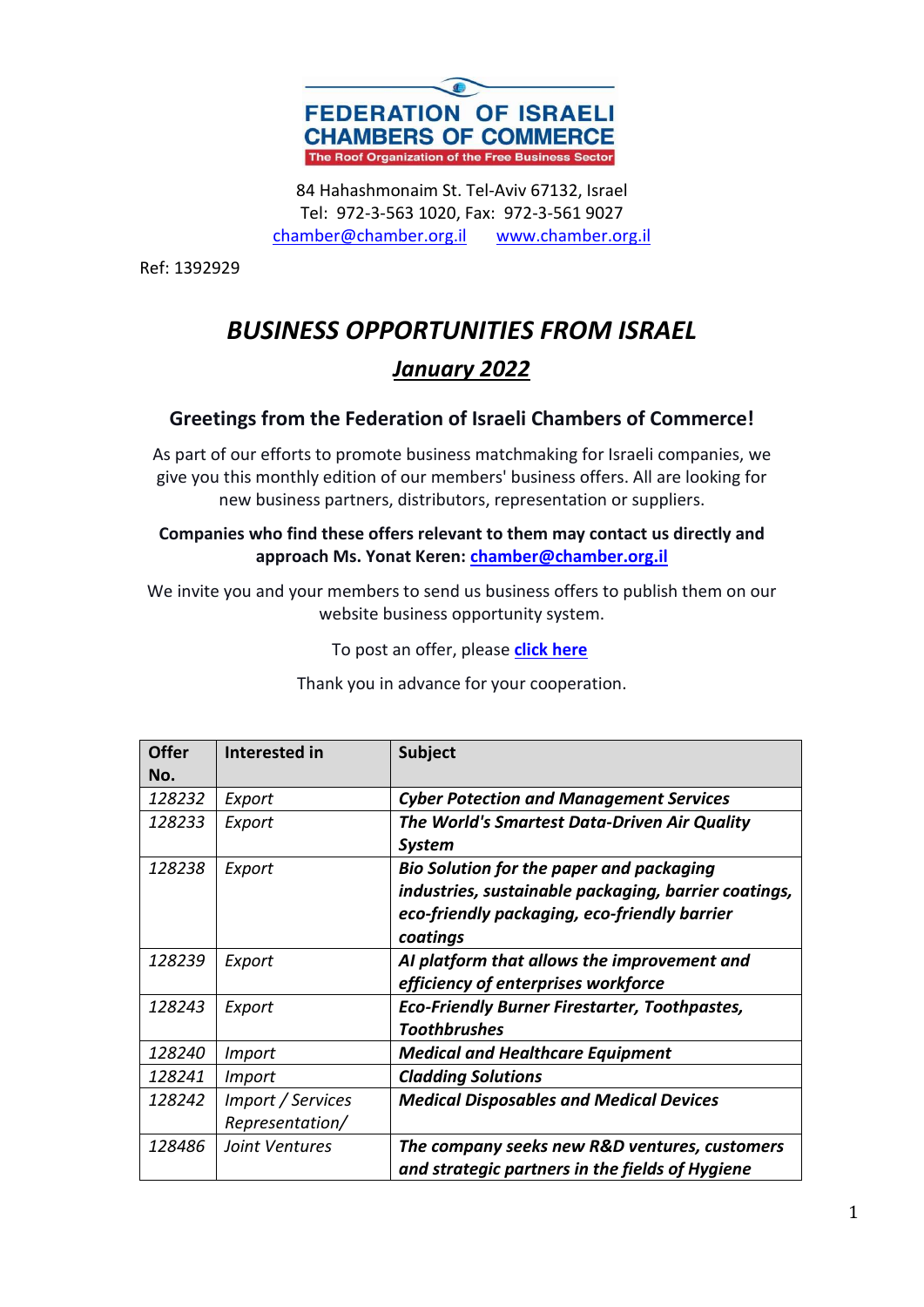|   | <b>Materials, Food Packaging, Food Processing, 3D</b>    |
|---|----------------------------------------------------------|
|   | <b>Printing Materials, Plastic Recycling, Functional</b> |
|   | <b>Coatings, Biopolymers, Technology Transfer</b>        |
| - |                                                          |

# **EXPORT**

| <b>Company Name</b>   | <b>Nanolock Security (73578)</b>                                  |
|-----------------------|-------------------------------------------------------------------|
| <b>Contact Person</b> | Initial contact to be made via the Federation of Israeli Chambers |
|                       | of Commerce:                                                      |
|                       | <b>International Relations Division</b>                           |
|                       | Email: chamber@chamber.org.il                                     |
| Website               | www.nanolocksecurity.com                                          |
| Year of Establishment | 2017                                                              |
| No. of Employees      | 25                                                                |
| Offer No.             | 128232                                                            |
| Summary of offer      | <b>Export: Cyber Potection and Management Services</b>            |

# **Description of Offer**

The company was established in 2017 with a mission to secure the operational integrity of connected devices and machines against cyber events and even human errors, using device-level, zero-trust protection and management.

The company has a unique zero-trust protection solution, that offers a lifetime protection and management over critical infrastructure, reliable status and alerts, unique forensic data, security protection, services for connected devices like smart meters, industrial machines, EV charging stations, and many more, against a wide range of crippling cyberattacks, as well as, theft, ransomware, bricking and the like.

The company works with major utilities, manufacturers, and large ecosystem partners in Japan, Italy, Spain, Switzerland, Netherlands, India, Singapore, US and Israel.

| Other Information | The company's reliable, multi-vendor device visibility and<br>management solution monitors and manages all protected<br>devices and feature reliable security posture and alerts,<br>authenticated and managed Over-The-Air and local updates as<br>well as unique forensic data for further threat analysis. |
|-------------------|---------------------------------------------------------------------------------------------------------------------------------------------------------------------------------------------------------------------------------------------------------------------------------------------------------------|
|                   | With near-zero processing, memory and power requirements,<br>the protection has no impact on the device's performance and<br>functionality, and is applicable to any machine or device: legacy<br>or new, electric or battery powered.                                                                        |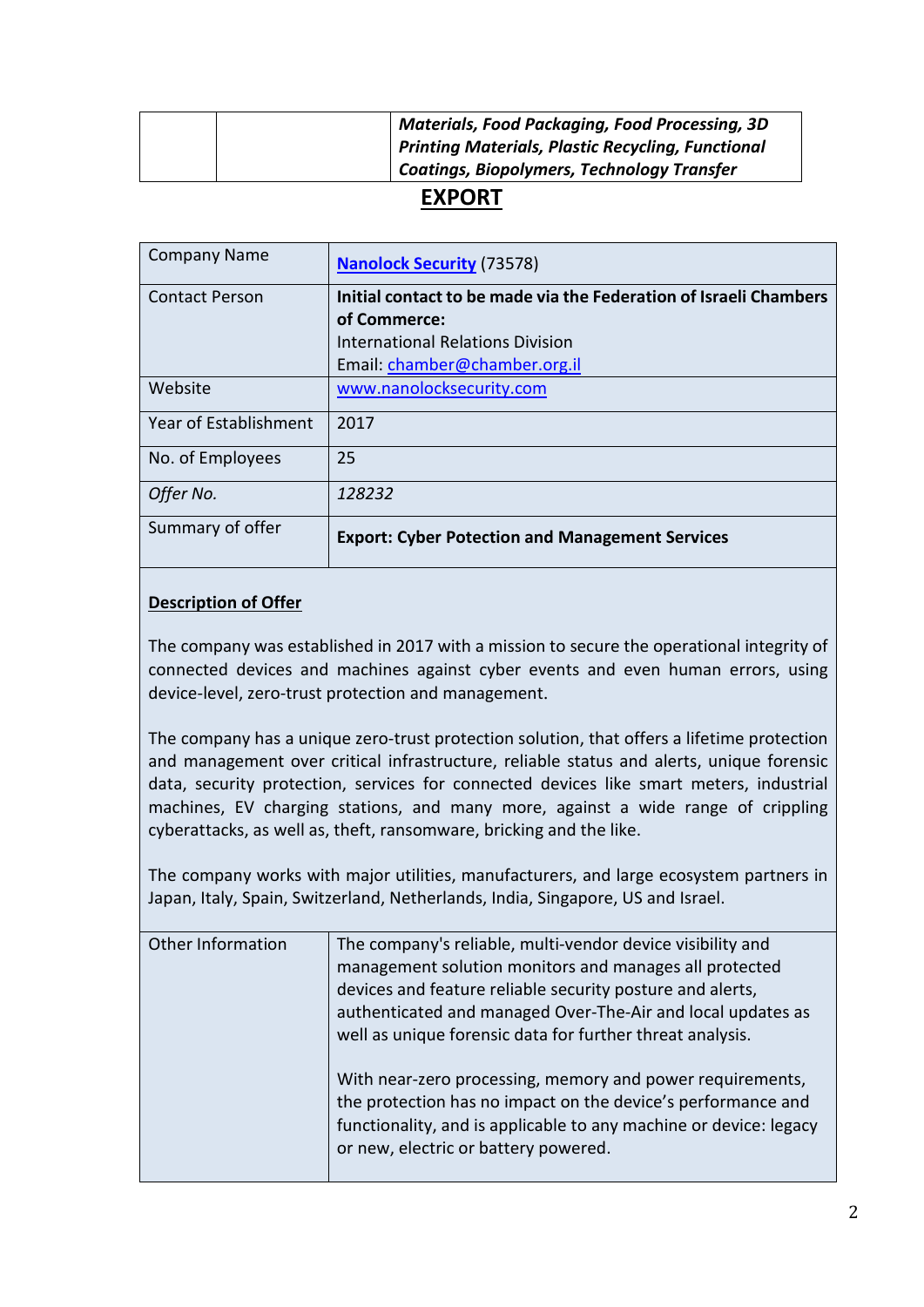| <b>Potential Partners</b> | Utilities (energy, gas and water), industrial,<br>manufacturing and smart city projects.                                                                                               |
|---------------------------|----------------------------------------------------------------------------------------------------------------------------------------------------------------------------------------|
|                           | EV charging service providers.                                                                                                                                                         |
|                           | Telecom companies that provide a Managed Security<br>Service and System Integrators that specialize in security<br>services for infrastructure.<br>Industrial loT device manufacturers |
| <b>Target Countries</b>   | Germany, Italy, UK, Spain, Brazil and Japan.                                                                                                                                           |
|                           |                                                                                                                                                                                        |

| <b>Company Name</b>   | <b>Aura Air (73055)</b>                                                                                                                                |
|-----------------------|--------------------------------------------------------------------------------------------------------------------------------------------------------|
| <b>Contact Person</b> | Initial contact to be made via the Federation of Israeli Chambers<br>of Commerce:<br>International Relations Division<br>Email: chamber@chamber.org.il |
| Website               | www.Auraair.io                                                                                                                                         |
| Year of Establishment | 2018                                                                                                                                                   |
| No. of Employees      | 50                                                                                                                                                     |
| Offer No.             | 128233                                                                                                                                                 |
| Summary of offer      | <b>Export: The World's Smartest Data-Driven Air Quality System</b>                                                                                     |

The company created the world's smartest data-driven air purification system, that cleanses indoor air while vigilantly monitoring its quality in real-time .

The company's award-winning and patented technology filters and disinfects indoor air through a unique four-stage purification process that captures and kills 99.99% of viruses (including SARS-CoV-2), bacteria, germs, and allergens.

Founded in 2018, the company is now helping to purify air in homes, hospitals, schools, businesses, hotels, restaurants, buses, and nursing homes in more than 50 countries around the world. Aura is headquartered in Israel with offices in the US and India.

The device is a data-driven air quality platform, operating on 4 levels: detection, user personalization, filtration & disinfection, data analysis & real-time control.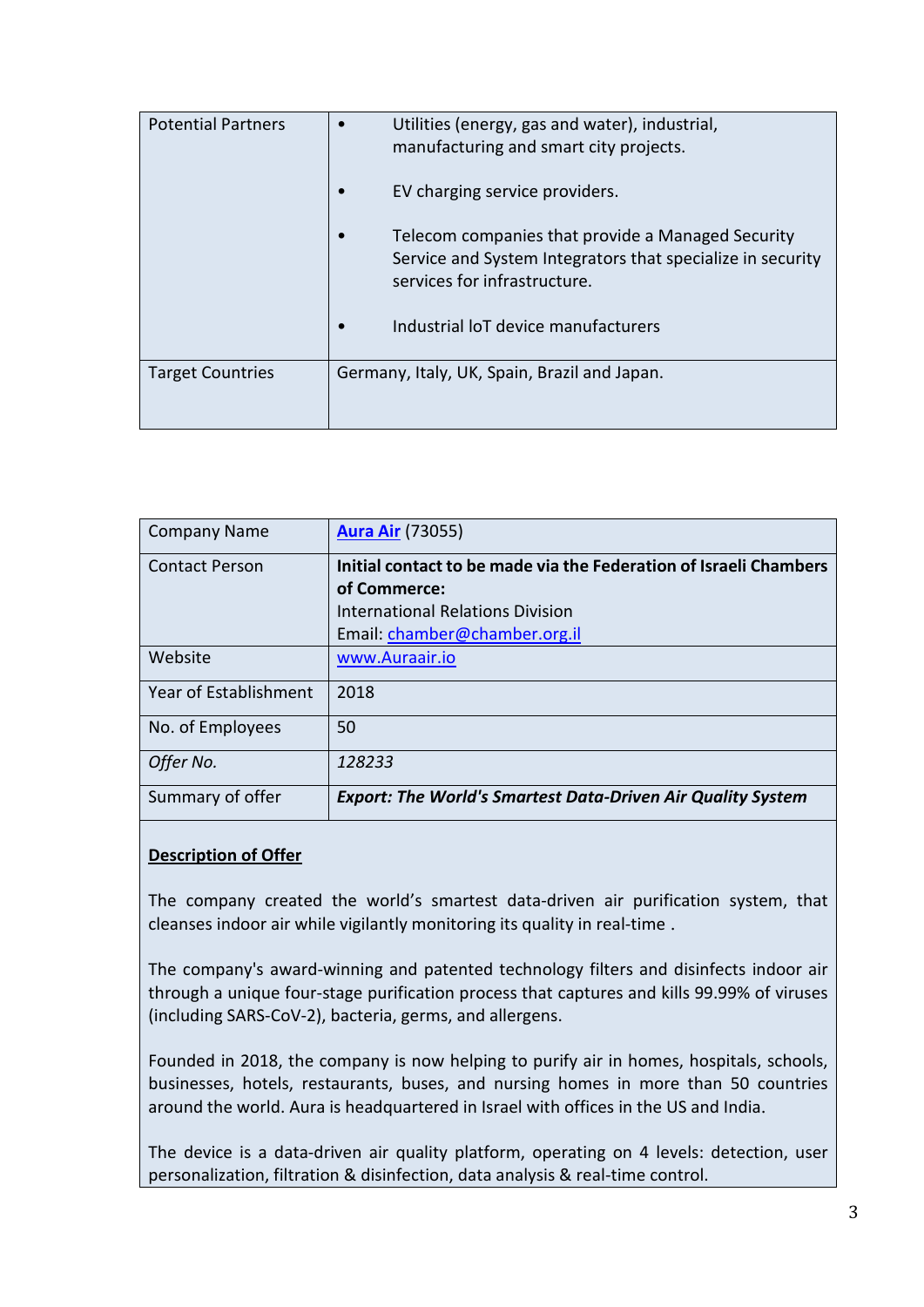| Other Information         | The company's main partners include hospitals & healthcare<br>centers, homecare chains, educational institutions, hotels, public<br>transportation, and more.                                         |
|---------------------------|-------------------------------------------------------------------------------------------------------------------------------------------------------------------------------------------------------|
|                           | Some examples are:<br>- Hundreds of Busses in the United Kingdom.<br>- Municipal offices and school buildings in The city of Cambridge,<br>Massachusetts.<br>- Sheba Medical Center Hospital, Israel. |
| <b>Potential Partners</b> | PPE Distributors, HVAC Distributors, Smart Buildings, Multi-<br>Family Residential, Hotels, Healthcare Centers, Educational<br>Institutions, Co-working spaces, public transportation.                |
| <b>Target Countries</b>   | Japan, Australia, Korea, Hong Kong, Vietnam, UK, France,<br>Spain.<br>Germany,                                                                                                                        |

| <b>Company Name</b>   | <b>Melodea Ltd. (72737)</b>                                                                                                                                              |
|-----------------------|--------------------------------------------------------------------------------------------------------------------------------------------------------------------------|
| <b>Contact Person</b> | Initial contact to be made via the Federation of Israeli Chambers                                                                                                        |
|                       | of Commerce:                                                                                                                                                             |
|                       | <b>International Relations Division</b>                                                                                                                                  |
|                       | Email: chamber@chamber.org.il                                                                                                                                            |
| Website               | www.melodea.eu                                                                                                                                                           |
| Year of Establishment | 2010                                                                                                                                                                     |
| No. of Employees      | 26                                                                                                                                                                       |
| Offer No.             | 128238                                                                                                                                                                   |
| Summary of offer      | <b>Export: Bio Solution for the paper and packaging industries,</b><br>sustainable packaging, barrier coatings, eco-friendly<br>packaging, eco-friendly barrier coatings |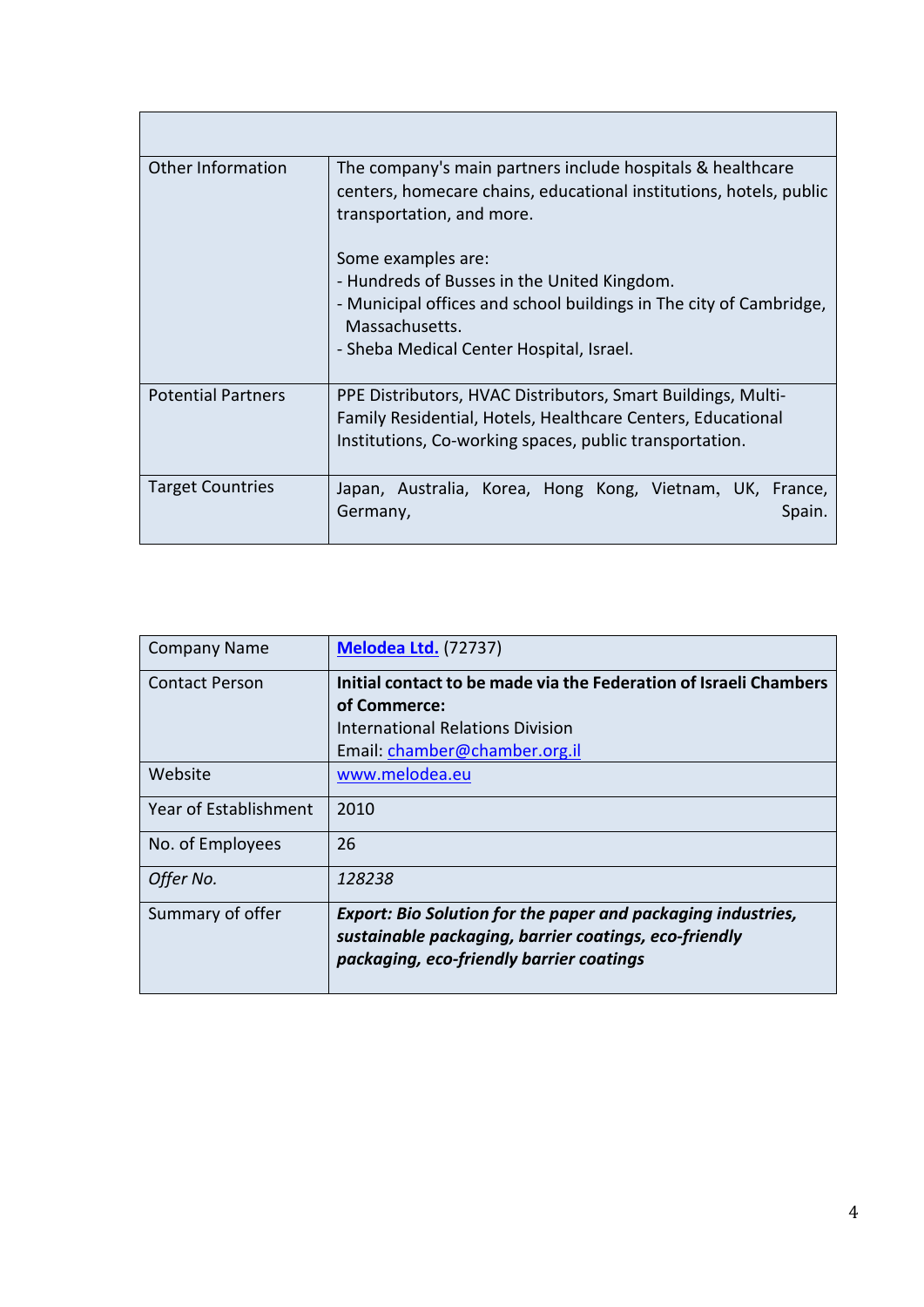The company was established in 2010 with a mission to provide eco-friendly solutions for the paper and packaging industries.

The company uses only natural and sustainable alternatives to oil-based products using pulp from industrial forest to extract Cellulose Nano Crystals (CNC) and utilize it in its biobased solutions.

The company's high performance moisture barrier provides protection from water vapor transmission.

Paper/ packaging companies/ converters can apply the company's water-based coating on different types of materials including paper, paperboard, plastic and bio-plastic by using standard coating lines (including gravure, rod coater, slot die).

| <b>Other Information</b>  | The company's moisture barrier is recyclable and contains some<br>bio-based materials.                                                                                                                                            |
|---------------------------|-----------------------------------------------------------------------------------------------------------------------------------------------------------------------------------------------------------------------------------|
|                           | It has very high performance and can be applied on existing<br>coating lines.                                                                                                                                                     |
|                           | The new water vapor coating has high performance while being<br>recyclable. While applying it directly on a film or on top of the<br>company's oxygen barrier coating it can be used to create<br>sustainable packaging products. |
| <b>Potential Partners</b> | Paper companies, converters, packaging companies.<br>Role: business development, buyers, R&D or innovation<br>managers, chemicals industries.                                                                                     |
| <b>Target Countries</b>   | USA, Canada, South American countries, India, Germany,<br>England, Spain, Italy, Sweden.                                                                                                                                          |

The product is recyclable and is a perfect match to the company's existing high performance oxygen barrier.

| Company Name     | <b>EKKO Learning Zone (75372)</b>                                                 |
|------------------|-----------------------------------------------------------------------------------|
| l Contact Person | Initial contact to be made via the Federation of Israeli Chambers<br>of Commerce: |
|                  | <b>International Relations Division</b>                                           |
|                  | Email: chamber@chamber.org.il                                                     |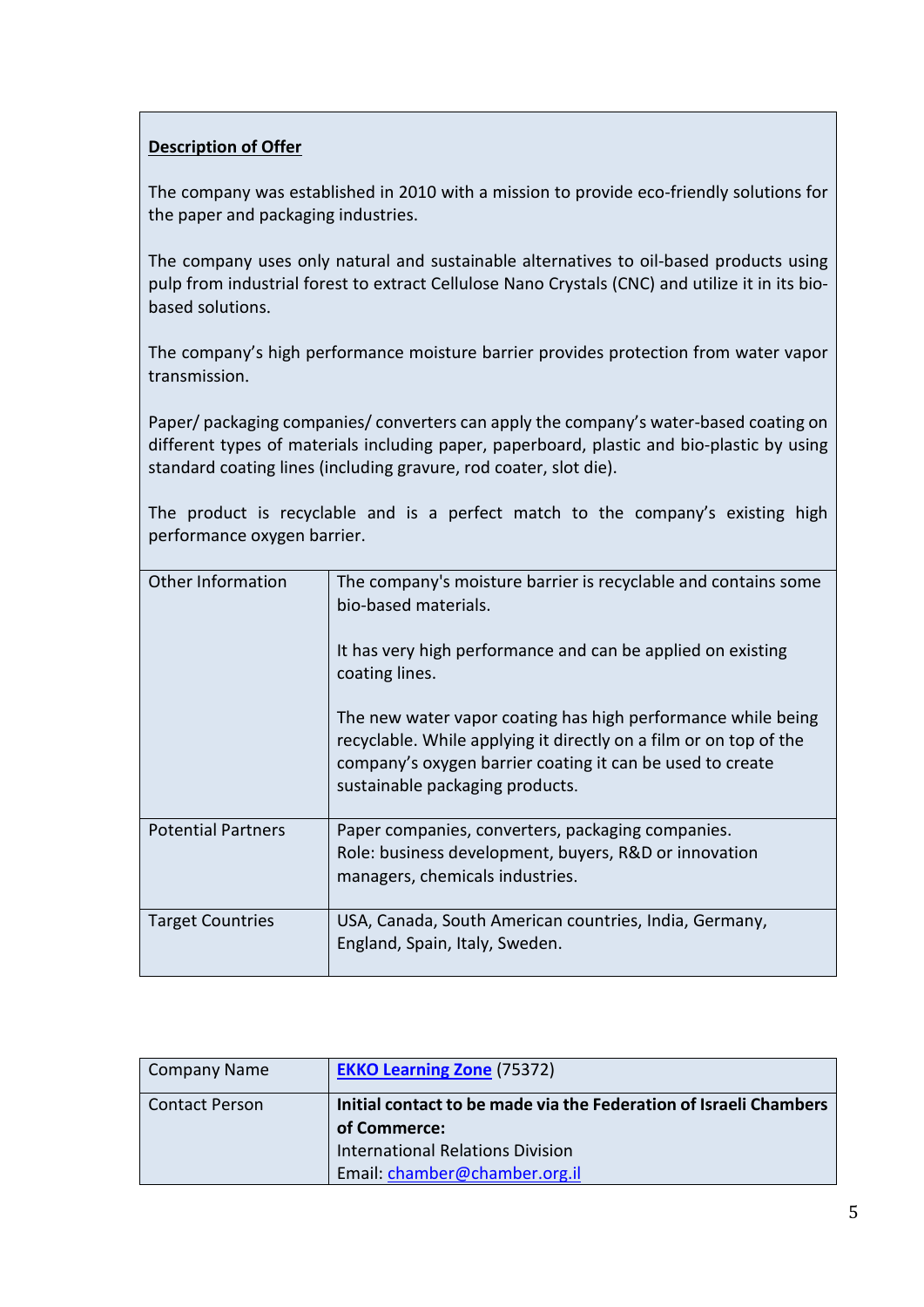| Website               | www.ekkoai.com                                                                             |
|-----------------------|--------------------------------------------------------------------------------------------|
| Year of Establishment | 2014                                                                                       |
| No. of Employees      | 12                                                                                         |
| Offer No.             | 128239                                                                                     |
| Summary of offer      | Export: AI platform that allows the improvement and efficiency<br>of enterprises workforce |

The company, established in 2014, has developed an integrated Workforce Connectivity platform that manages the learning process, trainings, certificates, and employee communications, whilst providing easy access to compliance and regulatory documents.

The platform allows tracking of learning progresses, mapping and consolidating capabilities, based on AI and Machine Learning. It includes a mobile application for endusers through which organizations can disseminate information and instructions for employees who undergo training .

The platform meets international standards, including GDPR, CCPA, SDLC, and Accessibly. Furthermore, the platform can operate in multiple languages.

The company's clients include enterprises in healthcare, energy and oil, utilities, and Telecom.

| Other Information         | The company's platform also provides an easy way to access<br>regulatory information and learning processes in accordance<br>with each client's operations.<br>The platform also enables full Desk-less Workforce support and<br>production and distribution of digital papers and questionnaires<br>for field workers. |
|---------------------------|-------------------------------------------------------------------------------------------------------------------------------------------------------------------------------------------------------------------------------------------------------------------------------------------------------------------------|
| <b>Potential Partners</b> | Distributors / Integrators that specialize in technological<br>solutions for the energy & oil, healthcare, and utilities sectors<br>(who work with engineering companies) and corporations.                                                                                                                             |
| <b>Target Countries</b>   | Europe, in particular UK and Germany and the Gulf states.                                                                                                                                                                                                                                                               |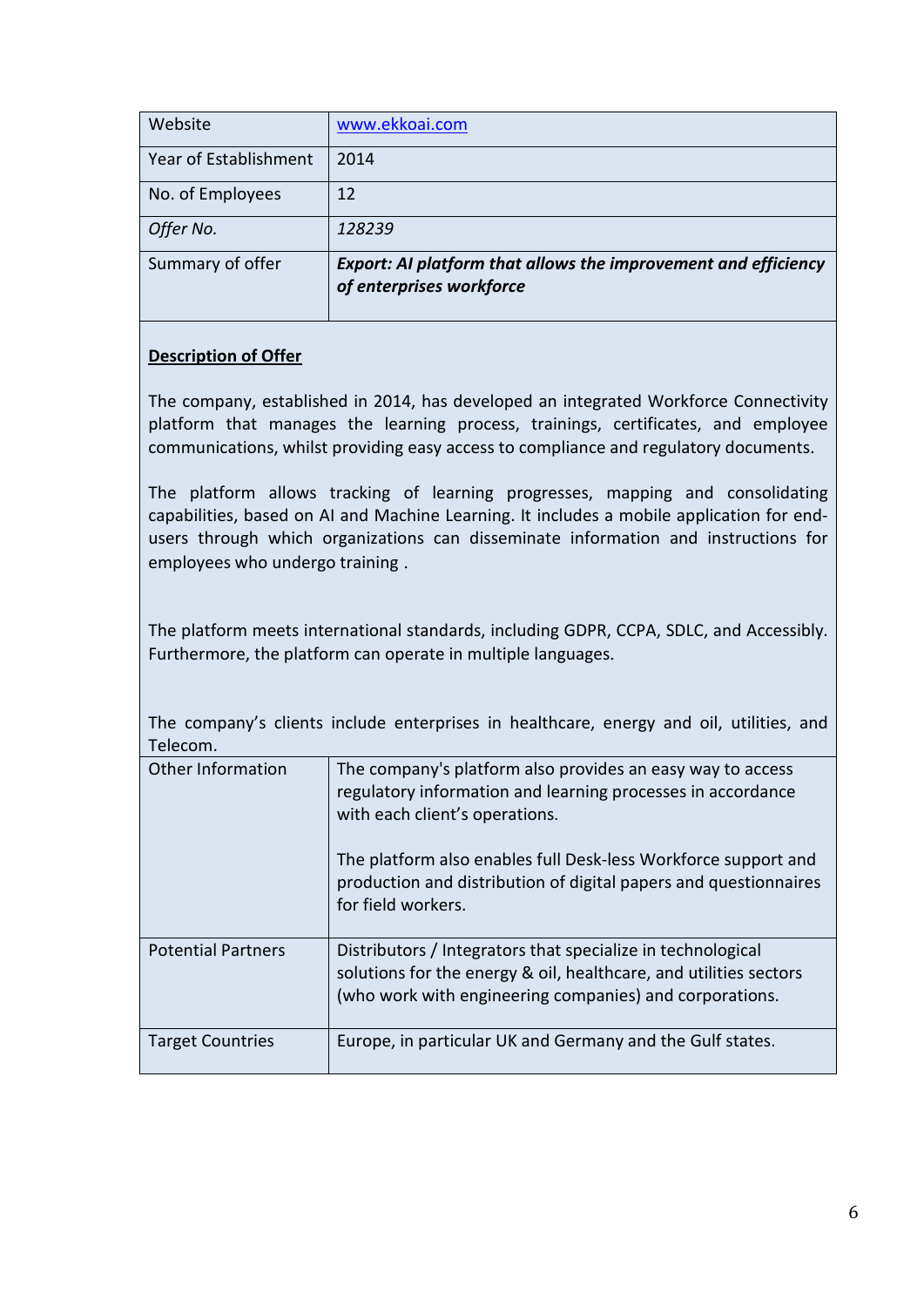| <b>Company Name</b>   | <b>Adam Import Distribution (75600)</b>                                                                                                                       |
|-----------------------|---------------------------------------------------------------------------------------------------------------------------------------------------------------|
| <b>Contact Person</b> | Initial contact to be made via the Federation of Israeli Chambers<br>of Commerce:<br><b>International Relations Division</b><br>Email: chamber@chamber.org.il |
| Website               |                                                                                                                                                               |
| Year of Establishment | 2021                                                                                                                                                          |
| No. of Employees      | 3                                                                                                                                                             |
| Offer No.             | 128243                                                                                                                                                        |
| Summary of offer      | <b>Export: Eco-Friendly Burner Firestarter, Toothpastes,</b><br><b>Toothbrushes</b>                                                                           |

The company is looking for partners in the Middle East to market and sell their 2 main products:

- 1. Burner Firestarter, an eco-friendly fire starter made in Denmark that can be used to start any fire for all kinds of uses.
- 2. Dr Plotkas' mouth watchers, one of the best toothbrushes in the market, developed by dentists in order to protect teeth and gums from bacteria, along with a unique toothpaste.

| Other Information         | The company is the sole agent of the Finnish company                                                                         |
|---------------------------|------------------------------------------------------------------------------------------------------------------------------|
|                           | Otsowoods.                                                                                                                   |
|                           | Holder of the exclusive rights to market the products in the<br>Middle East. Activities could be done through either entity. |
| <b>Potential Partners</b> | Distributors, Agents, FMCG companies.                                                                                        |
| <b>Target Countries</b>   | Middle East Countries, Europe - in particular Nordic countries.                                                              |

# **IMPORT**

| <b>Company Name</b> | Medtechnica Ltd. (13567) |
|---------------------|--------------------------|
|                     |                          |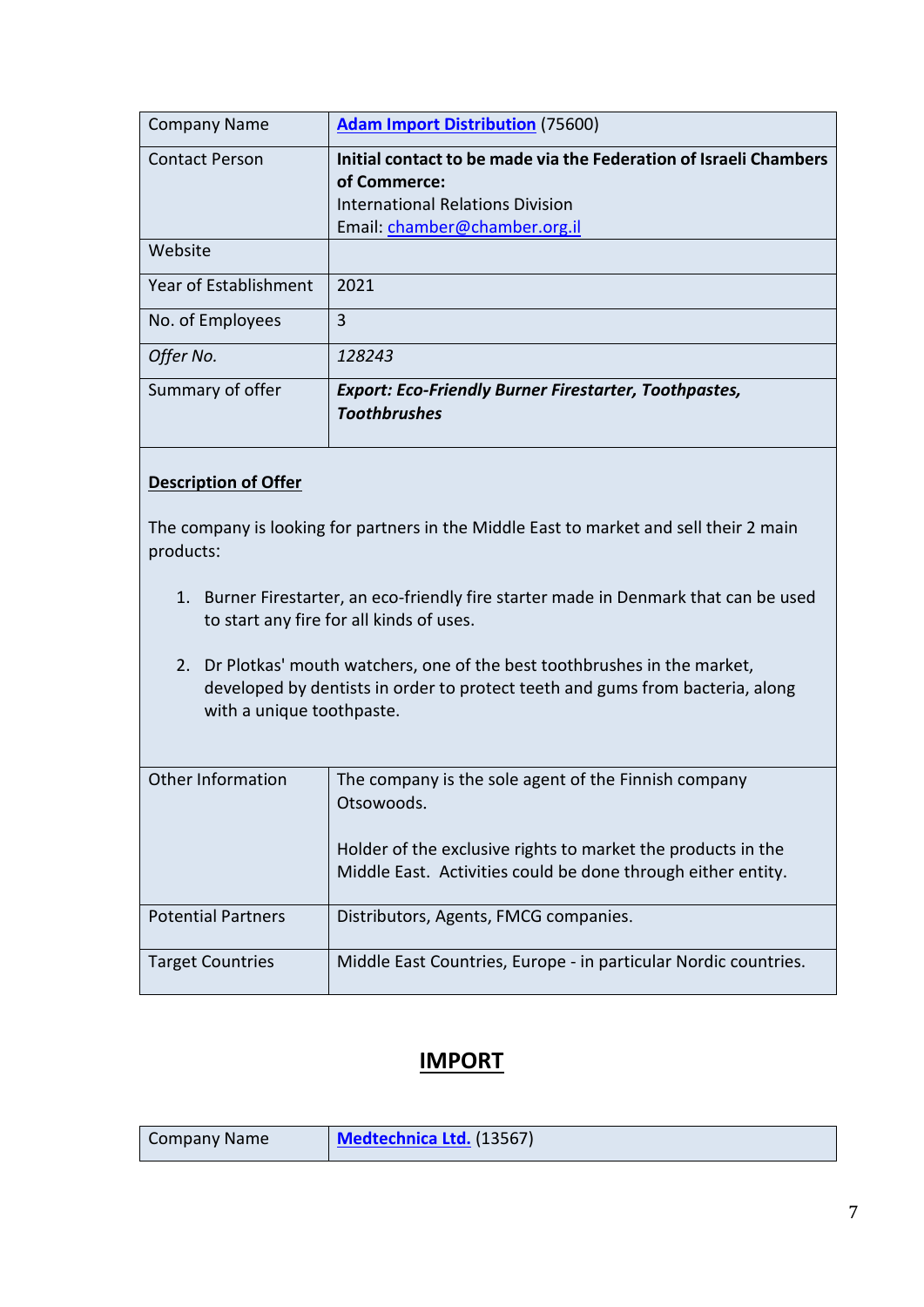| <b>Contact Person</b> | Initial contact to be made via<br>The Federation of Israeli Chambers of Commerce:<br>International Relations Division |
|-----------------------|-----------------------------------------------------------------------------------------------------------------------|
|                       | Email: chamber@chamber.org.il                                                                                         |
| Website               | www.medtechnica.co.il                                                                                                 |
| Year of Establishment | 1953                                                                                                                  |
| No. of Employees      | 170                                                                                                                   |
| Offer No.             | 128240                                                                                                                |
| Summary of offer      | <b>Import/Representation: Medical and Healthcare Equipment</b>                                                        |

Founded in 1953, the company is a leading distributor and service provider of medical equipment, with exclusive representation of leading suppliers, unique knowledge base and turn-key hospital projects experience.

The company has Long standing institutional customers, including mega-hospitals. It is a Publicly listed Company (TASE) since 1990 and has excellent financial capabilities & strength.

The company specializes in Cardiology, ICU, patient monitoring, Radiology, Oncology, women health, respiratory care, equipment for operating rooms and doctors office, ophtalmology, endoscopy, fluid management, pain management.

The company is looking to import the following:

- Interventional Cardiology
- Structural Heart
- Medical Equipment for pain management
- Interventional Radiology
- Devices for Patient monitoring
- Equipment for respiratory care
- Medical equipment for women health
- Disposable devices for anesthesia

| <b>Potential Partners</b> | Manufacturers of the mentioned items |
|---------------------------|--------------------------------------|
| <b>Target Countries</b>   | EU, USA, Korea.                      |

| <b>Company Name</b> | Levidey Lavi Trade and Marketing Ltd. (14415) |
|---------------------|-----------------------------------------------|
|                     |                                               |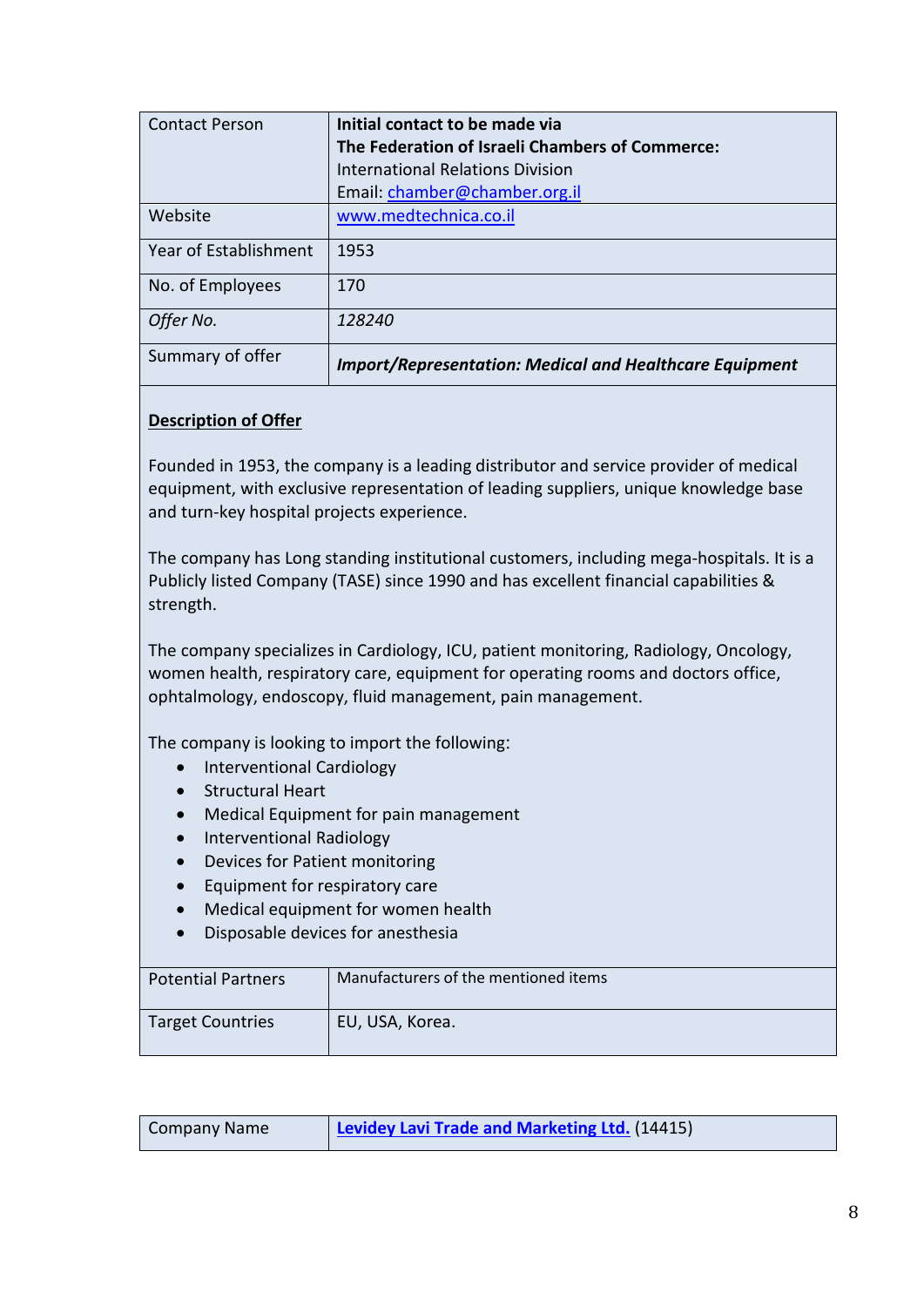| <b>Contact Person</b> | Initial contact to be made via                  |
|-----------------------|-------------------------------------------------|
|                       | The Federation of Israeli Chambers of Commerce: |
|                       | International Relations Division                |
|                       | Email: chamber@chamber.org.il                   |
| Website               | https://www.lvl.co.il/home-en/                  |
| Year of Establishment | 1951                                            |
| No. of Employees      | 149                                             |
| Offer No.             | 128241                                          |
| Summary of offer      | <b>Import: Cladding Solutions</b>               |

The company was established 70 years ago, and is a leader in construction input.

The company provides raw materials to manufaturers of furniture, kitchens, projects for hotels, high-tech companies, hospitals, and factories.

The company has a factory that manufactures kitchen doors, with production lines for gluing on raw materials (Hpl / veneer on boards).

The company has 150 employees in the fields of marketing, sales, production, service, logistics administration, management.

It imports over 3500 containers per year.

The company is looking to import and market the following Cladding solutions:

MDF, HPL, melamin faced bord, HDF, vario, lami oak block, butcher oak block, raw board, American walnut lumber/oak lumber.

| <b>Potential Partners</b> | Manufacturers of the required and mentioned Cladding solutions.                        |
|---------------------------|----------------------------------------------------------------------------------------|
| <b>Target Countries</b>   | All African Countries, Thailand, Indonesia, Vietnam, Brazil, USA,                      |
|                           | Turkey, Greece, Eastern Europe, Russia, All former Soviet Union<br>countries, Finland. |
|                           |                                                                                        |

| <b>Company Name</b>   | <b>Shani Tal Marketing Ltd. (13870)</b>                                           |
|-----------------------|-----------------------------------------------------------------------------------|
| <b>Contact Person</b> | Initial contact to be made via the Federation of Israeli Chambers<br>of Commerce: |
|                       | <b>International Relations Division</b>                                           |
|                       | Email: chamber@chamber.org.il                                                     |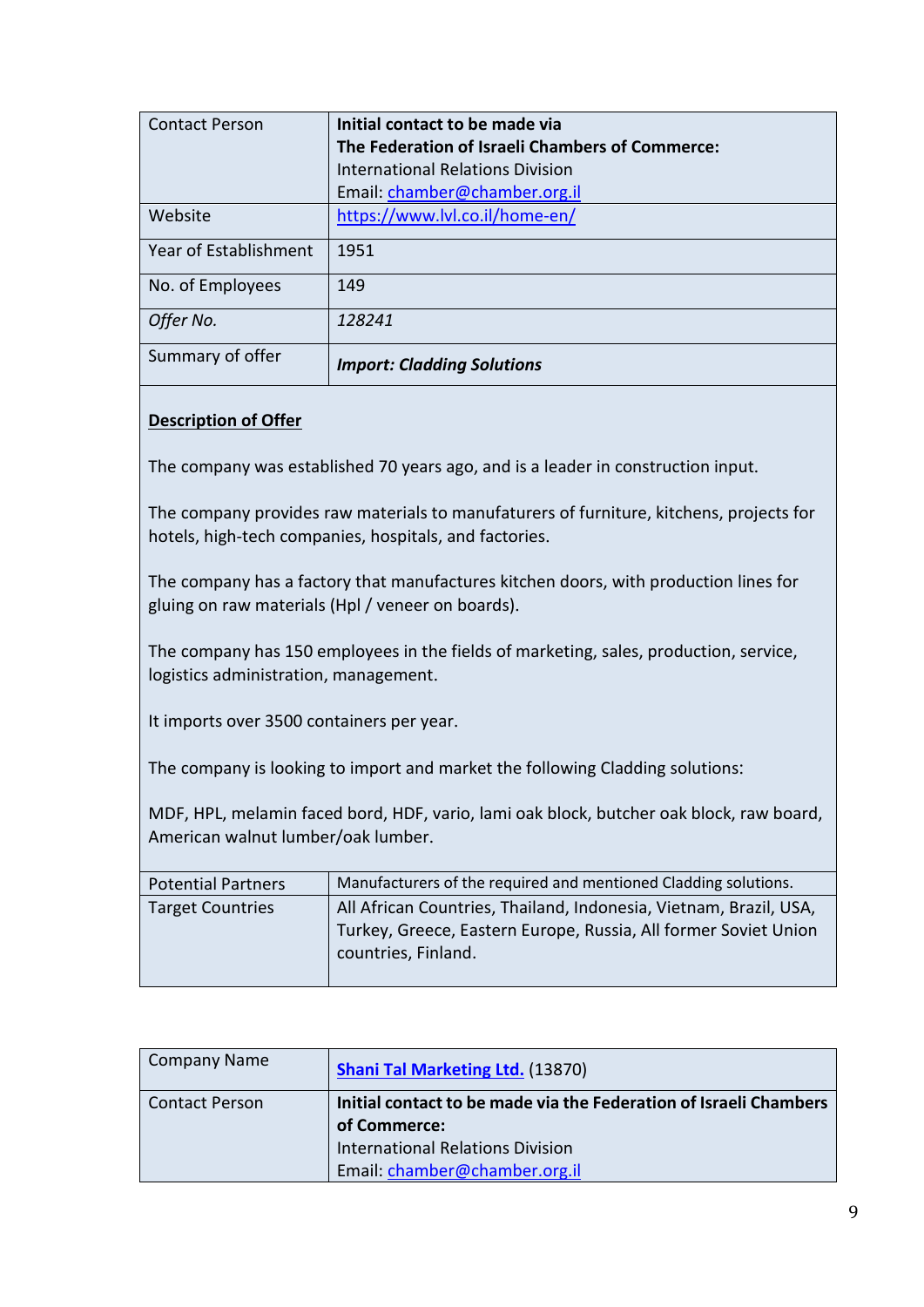| Year of Establishment | 1990                                                                                     |
|-----------------------|------------------------------------------------------------------------------------------|
| No. of Employees      | 50                                                                                       |
| Offer No.             | 128242                                                                                   |
| Summary of offer      | <b>Import/Representation/Services: Medical Disposables and</b><br><b>Medical Devices</b> |

The company, founded in 1990, specializes in the distribution, marketing and service of medical equipment devices and disposables.

The company is looking for distributors and service providers of medical equipment, single use and rescue products:

- Biopsy needle
- Catheter
- Ultrasound
- Flexible endoscopes
- Disposable flexible endoscopes
- Rigid endoscopes
- Cleaning and disinfection machines
- Laparoscopic equipment
- Gastro equipment
- Disposable products for gastro/bronchoscopy
- Cabinet
- Trollev
- HF unit
- Blood warmer
- Ent flexible scope
- Urology disposables
- Biopsy gun
- Cleaning and disinfection products

| Other Information         | The company is looking for representation rights in each of the<br>products that are being imported. |
|---------------------------|------------------------------------------------------------------------------------------------------|
| <b>Potential Partners</b> | Manufacturers of Washing and disinfection machines, radiology<br>and Endoscopy.                      |
| <b>Target Countries</b>   | Worldwide.                                                                                           |

# **COOPERATION/JOINT VENTURES**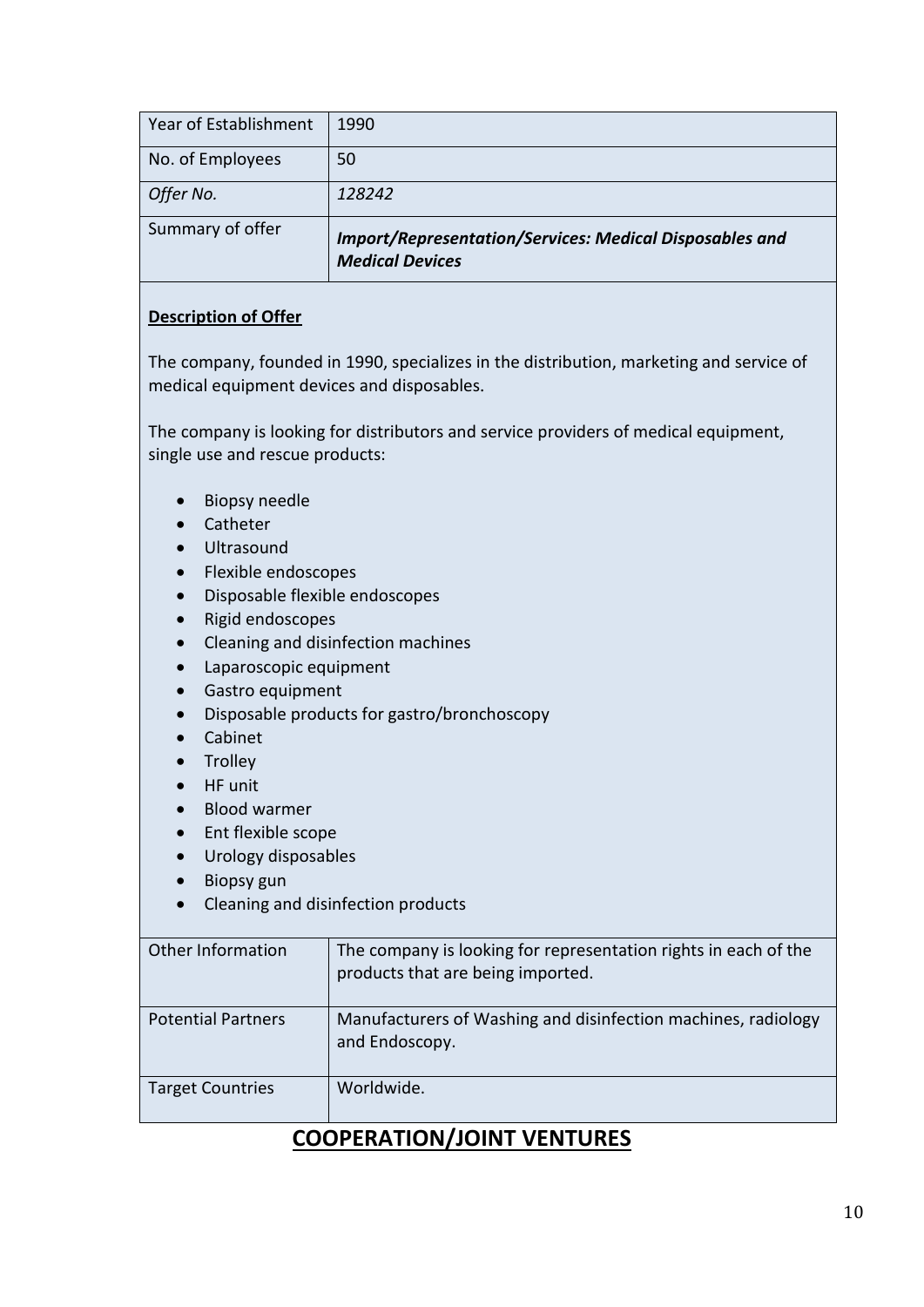| <b>Company Name</b>   | <b>Tecsolut Ltd. (66623)</b>                                                                                                                                                                                                                                                               |
|-----------------------|--------------------------------------------------------------------------------------------------------------------------------------------------------------------------------------------------------------------------------------------------------------------------------------------|
| <b>Contact Person</b> | Initial contact to be made via the Federation of Israeli Chambers<br>of Commerce:<br><b>International Relations Division</b><br>Email: chamber@chamber.org.il                                                                                                                              |
| Website               | www.tecsolut.com                                                                                                                                                                                                                                                                           |
| Year of Establishment | 2008                                                                                                                                                                                                                                                                                       |
| No. of Employees      | 8                                                                                                                                                                                                                                                                                          |
| Offer No.             | 128486                                                                                                                                                                                                                                                                                     |
| Summary of offer      | Joint Ventures: The company seeks new R&D ventures,<br>customers and strategic partners in the fields of Hygiene<br><b>Materials, Food Packaging, Food Processing, 3D Printing</b><br><b>Materials, Plastic Recycling, Functional Coatings, Biopolymers,</b><br><b>Technology Transfer</b> |

The company is a material and processing innovator, with diverse capabilities and experience in the areas of polymers, bioplastics, 3d printing, food processing and chemistry.

The company's scientists and engineers deliver customized solutions, working with customers and partners from a project's earliest conception to commercialization.

Established in 2008, the company has its own chemicals and plastics laboratories, as well as a range of lab-scale and pilot-scale production equipment on which it has performed more than 70 New Product Development (NPD) and R&D projects, at all stages of the Innovation Chain.

Areas of Specialization:

- Hygiene materials
- Food packaging
- Food processing
- 3D printing materials
- Plastic recycling
- **Biopolymers**

Our customers are large and mid-size Manufacturers, Government/Military, Universities / Technical Transfer Organizations (TTOs), Start-ups.